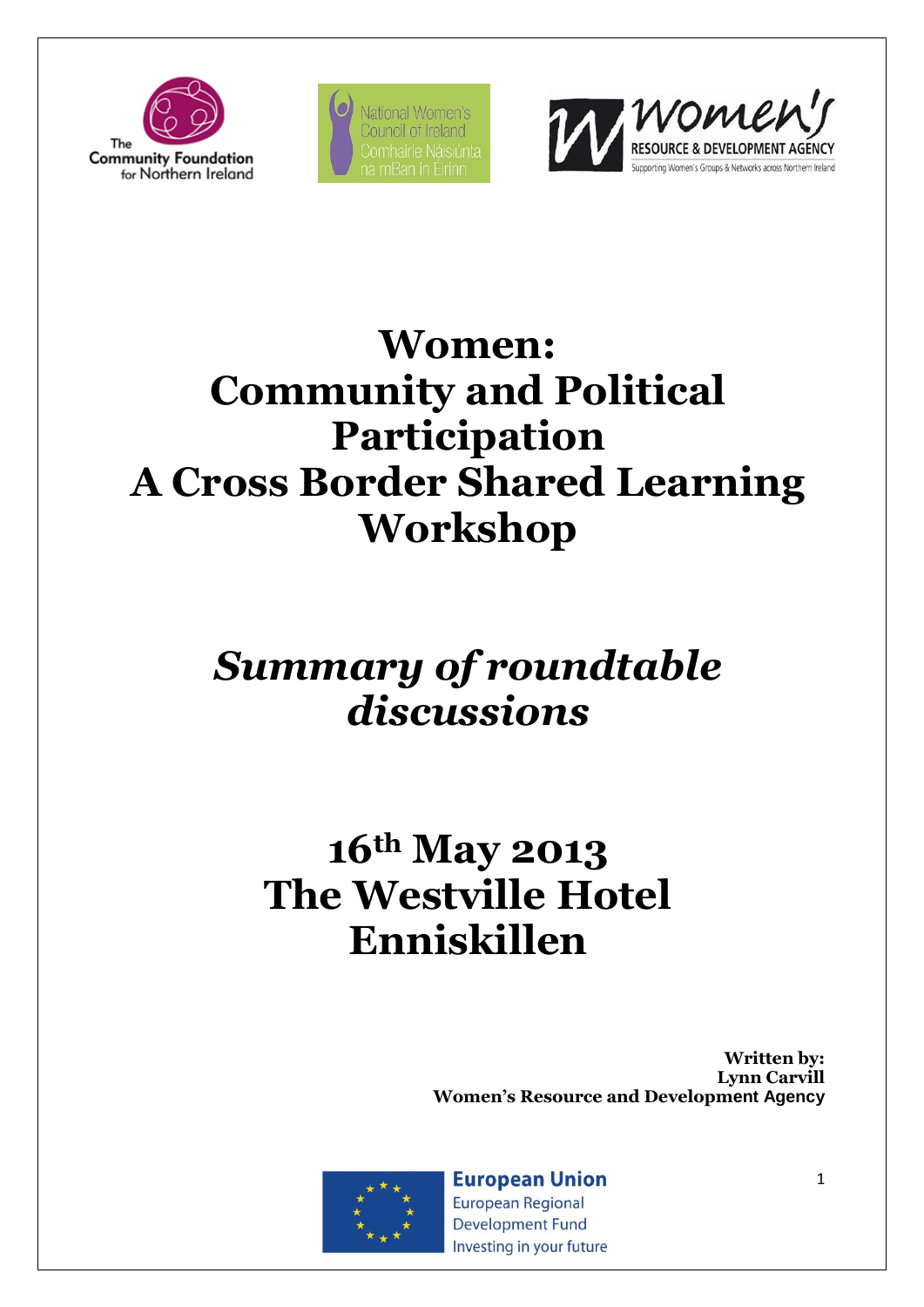# **Women: Community and Political Participation A Shared Learning Workshop Summary of Roundtable Discussions Enniskillen 16th May 2013**

# **Introduction of Overall Project**

The National Women's Council of Ireland (NWCI) and the Community Foundation for Northern Ireland (CFNI) and the Women's Resource and Development Agency (WRDA) are partners in a Peace 3 project that aims to capture the experiences of women living through conflict and through the subsequent period of conflict resolution and peace building.

The aim is to learn from the experience of women who have lived through these processes and to try to identify ways in which to make a positive impact. Over two years this project will bring women together on a cross community and a cross border basis and they will have an opportunity to exchange learning with women from other conflict areas through the Foundations for Peace Network.

Key issues will be highlighted in different workshops which will take place throughout Northern Ireland and in border county areas. These are:

- Violence, safety and security
- Decision making and representation
- Women's rights are human rights women and social justice
- Women and the legacies of the past
- Women and institutional change

The final part of the project is aimed at placing on an international stage all that has been learned through the discussions between women from different communities and regions. The project will have two important outcomes:

- The learning gathered will be used for the design of policy recommendations that will be disseminated through the production of a Policy Report on Gender and Peacebuilding which will be primarily focused on influencing institutional change in both Northern Ireland and the Republic of Ireland.
- A Tool Kit on Women and Peacebuilding: Developing Practical Approaches will be produced. This will be circulated internationally with the intention of influencing governments and agencies responsible for providing grants and assistance to war-torn societies.

# **Format**

Over 35 women from County Fermanagh and Sligo attended a cross border, shared learning workshop to further discuss the topic of women's community and political participation.

The keynote speaker was Maria Hadjipavlou. Maria is President of Hands Across the Divide and a member of the Cyprus Gender Advisory Team. Maria has promoted peace across the divide in [Cyprus](http://en.wikipedia.org/wiki/Cyprus) for the last twenty-five years and is a trainer in conflict resolution and has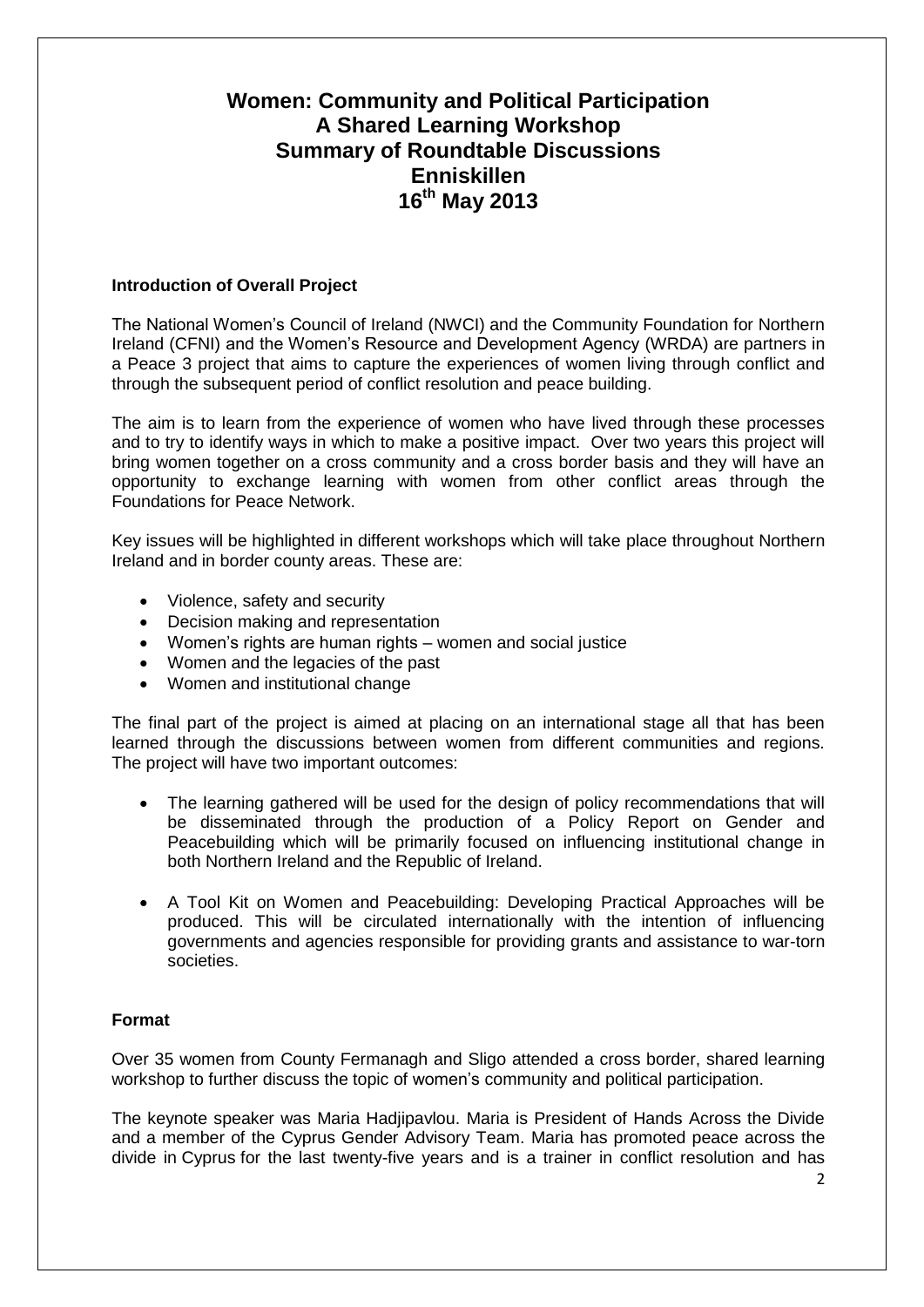been published widely in the fields of conflict resolution and [gender issues.](http://en.wikipedia.org/wiki/Gender#Feminism_and_gender_studies) Maria spoke at the event about the work being undertaken by women in Cyprus on a voluntary basis to improve relationships between the Turkish Cypriot and Greek Cypriot communities. She spoke of the way women experience conflict and post-conflict situations in a particular way and how this brings a different dimension to the peace building process.

Facilitated discussions took place around five tables with a scribe noting the issues that were raised. Participants were asked to focus their discussions around the following key questions:

# **1. What steps or actions could be taken to get more women involved**

**at community level?** 

# **2. What steps or actions could be taken to get more women involved**

**at political level?** 

# **3. Who takes these steps (who makes it happen)?**

At the end of each table discussion, the women were asked to prioritise the main issue or area of importance they felt strongest about. Participants were given dots to place on the flipchart in order to stress what they felt was most important to them overall. The table facilitator was then able to feedback the key points to the wider group.

A short plenary discussion ensued after the facilitated workshops.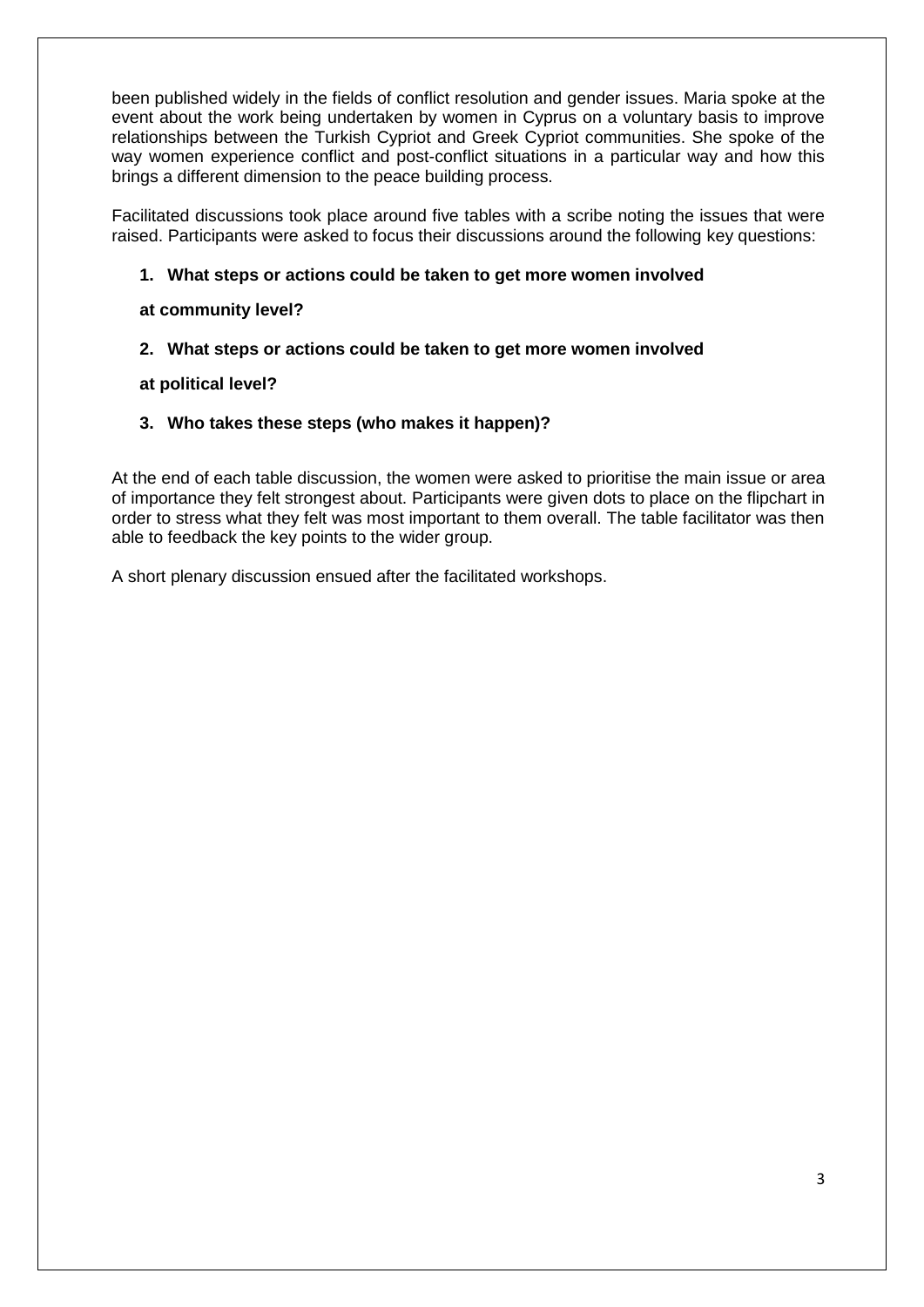Synopsis of issues raised in relation to the above questions:

# **1. What steps or actions could be taken to get more women involved**

# **at community level?**

# **Training and Education**

Ongoing training and education provision for women at all levels was identified as a necessary action to allow women to progress in their communities.

Training and education aimed at young women was emphasised. Examples of good practice in relation to this were given such as the schools programmes offered by Fermanagh Women's Aid in local primary schools - 'Heading for Healthy Relationships' and 'Helping Hands'.

It can be difficult to get women to engage in training around community leadership, so it is important to have ongoing personal development courses available to allow women to build their confidence.

Training and education programmes must incorporate equality themes, challenging structural gender discrimination and racism.

Older women wanted to ensure that education and training would also meet their needs and aspirations. They more often than not enjoyed the social aspect rather than viewing it as a means to an end.

#### **Inclusion and Sharing**

Women's groups and community organisations need to engage widely in outreach activity to attract more women to their groups/centres and onto their training and education courses.

Personal contact for women (through outreach work) in many local communities is critical to enhancing participation. It is important that we work to overcome the exclusionary work of some gatekeepers in local communities. The objective is to build communities where everyone is included.

Sometimes it may be necessary to move beyond 'inclusion' to 'fair participation'. The point that men usually turn up at community meetings is when money is being discussed or that men are more likely to hold the Chairperson/Treasurer positions was raised. Women must be encouraged and supported to hold their share of these positions. A solution to this problem is ensuring gender balance on management committees and boards, including officer positions.

# **Recognising Women's Community Work**

In the vast majority of cases, women are the driving force of work in their local communities. Women act when they see there is a need to be addressed and this work should be valued by the wider community. Even in the face of adversity, e.g. funding cutbacks, women will find solutions e.g. holding meetings in their home.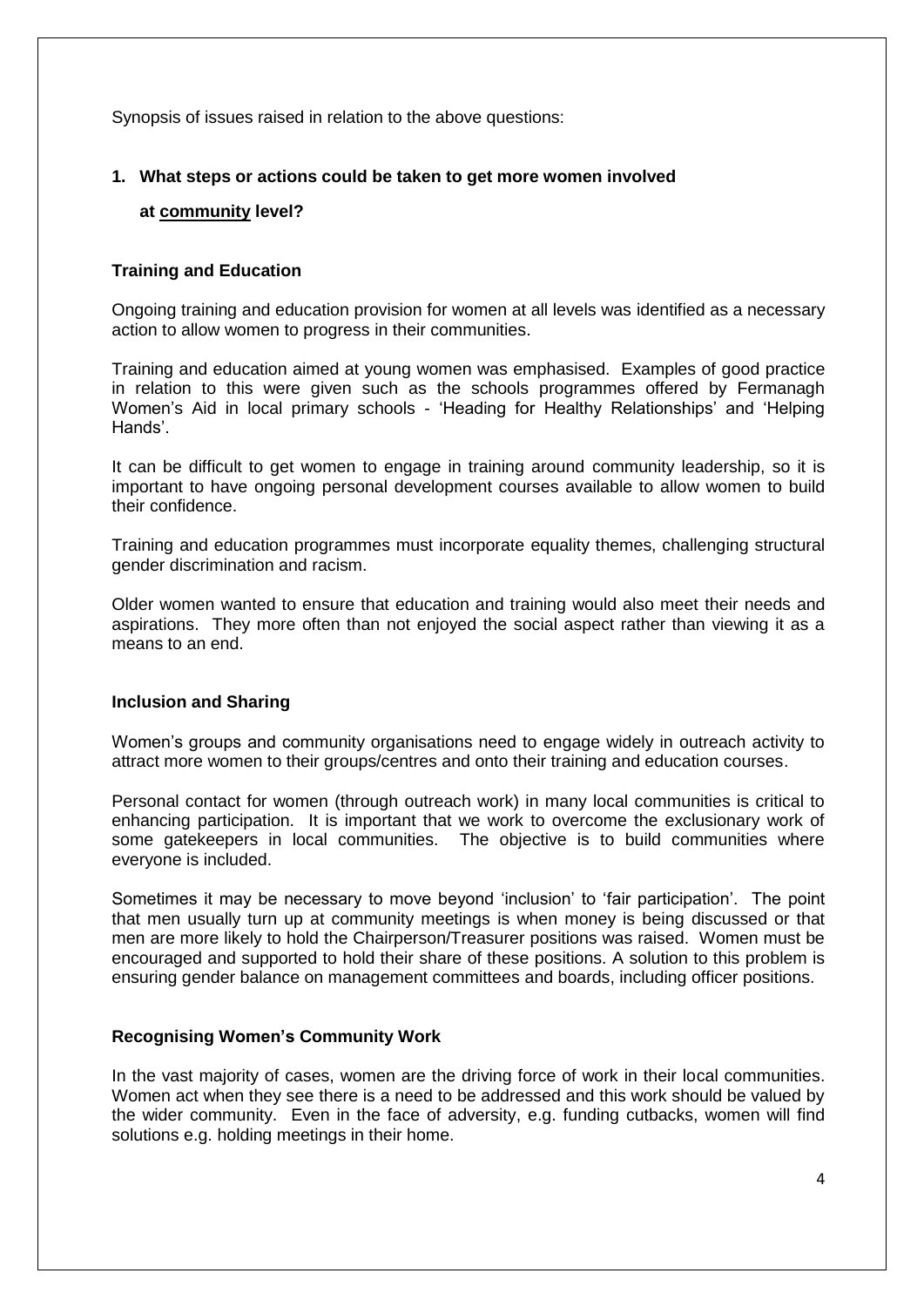Living in a rural area brings extra obstacles and it can be easy to become isolated. Inclusive networking events in rural areas are an important facility in this context.

# **How do we ensure this work is recognised and valued?**

#### **Visibility and Support**

It was a commonly held view that women are not taken seriously and this must change. Women must become more visible in positions of power – we need more female role models to demonstrate the possibilities for younger women.

Acknowledging that many men are supportive of women, it was suggested that women need to support women and resist from 'pulling the ladder up after them'.

Women can often be self-critical and deprecating. We must work to build confidence and change this.

# **Challenging Culture and Discrimination**

Cultural influences in our society lead to men and boys (often) being more valued than women and girls. Men are supported to succeed to powerful positions while women are supported to get married.

We must work hard to challenge discriminatory cultural attitudes embedded in our society while, at the same time, recognising difference.

#### **Services and Supports: Childcare and Transport**

The absence of accessible and affordable childcare was widely cited as a barrier to women's effective participation in community life. The solution is to ensure that there is an acknowledgement that many women fit their working lives around caring and there is a pressing need to enhance/create childcare provision. Rurality exacerbates this and this should be factored in.

The issue of patchy public transport provision was raised as a particular problem hindering women's participation in rural areas. The solution is a more integrated system that meets the needs of local people.

#### **Dealing with the Past**

An overarching issue identified by women was the need to deal with the legacy of the past in NI and the border counties. 40 years of conflict has been a barrier to women's participation. Pain and hurt exists and it must be dealt with in order to move forward.

Mistrust and fear of 'the other side' is still very much alive in communities. In many rural areas, cross-community work is just beginning and this work must be protected, supported and progressed. Work to build trust across communities must be encouraged and supported.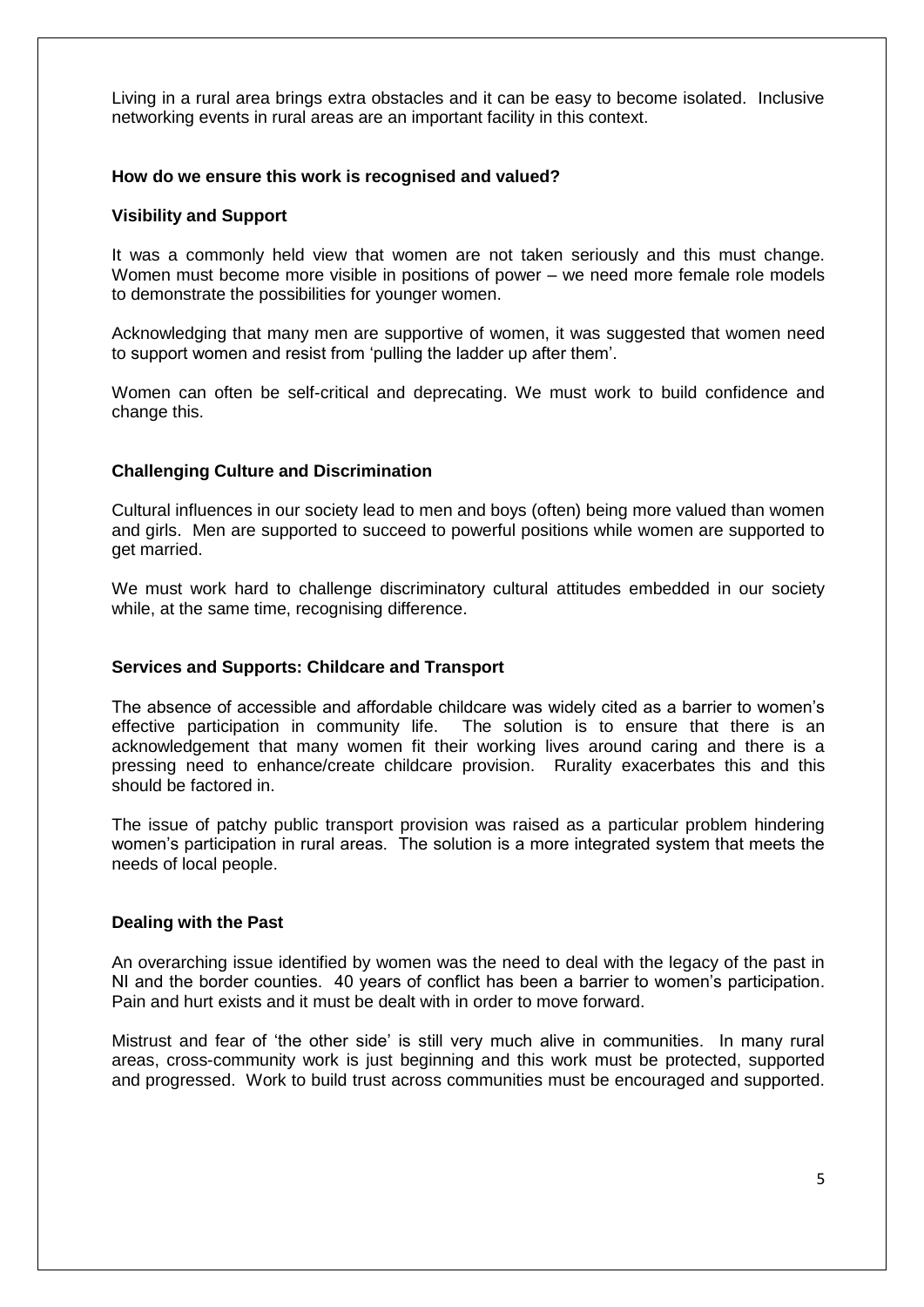# **2. What steps or actions could be taken to get more women involved**

# **at political level?**

#### **Innovative Marketing and Campaigns**

Very practical ideas were proposed to take action and encourage women to become more involved at a political level. These included:

- developing postcard campaigns getting women to write down what they want from their local politicians
- developing small video films promoting the needs and views of women
- creating film / drama / manifesto projects
- tackling issues that predominantly affect women eg. domestic violence, trafficking, and welfare reform

#### **Creating and/or Seizing Opportunities**

There are relatively immediate political issues that must be inclusive of women's views and concerns.

We must create and know when to seize opportunities and the current Review of Public Administration / Local Government Reform is such a time. It is important that we ensure the views of women are brought to bear on decisions around this project and simultaneously, the opportunity of imminent retirement of many local Councillors is used to create spaces for women.

It was suggested that there could be a rule whereby politicians must retire at a certain age, thus freeing up spaces for underrepresented groups eg. women.

#### **Political Education, Training and Support**

There is an ongoing need for political training and education aimed at women. As well as serving to develop knowledge of the political arena, it would also serve to build participants' confidence.

What does exist in terms of political education and training in the community must be joined up in a more coherent way to maximise effectiveness.

Participants want more events like this one (Peace III workshops) where they can network and have political (big and small P) discussions.

It was suggested that there is a need to (re) establish a political Women's Party.

#### **Engaging Young Women**

The need to engage young women was a consistent theme at these events. Political education must begin at a young age; we need to actively target and support young women.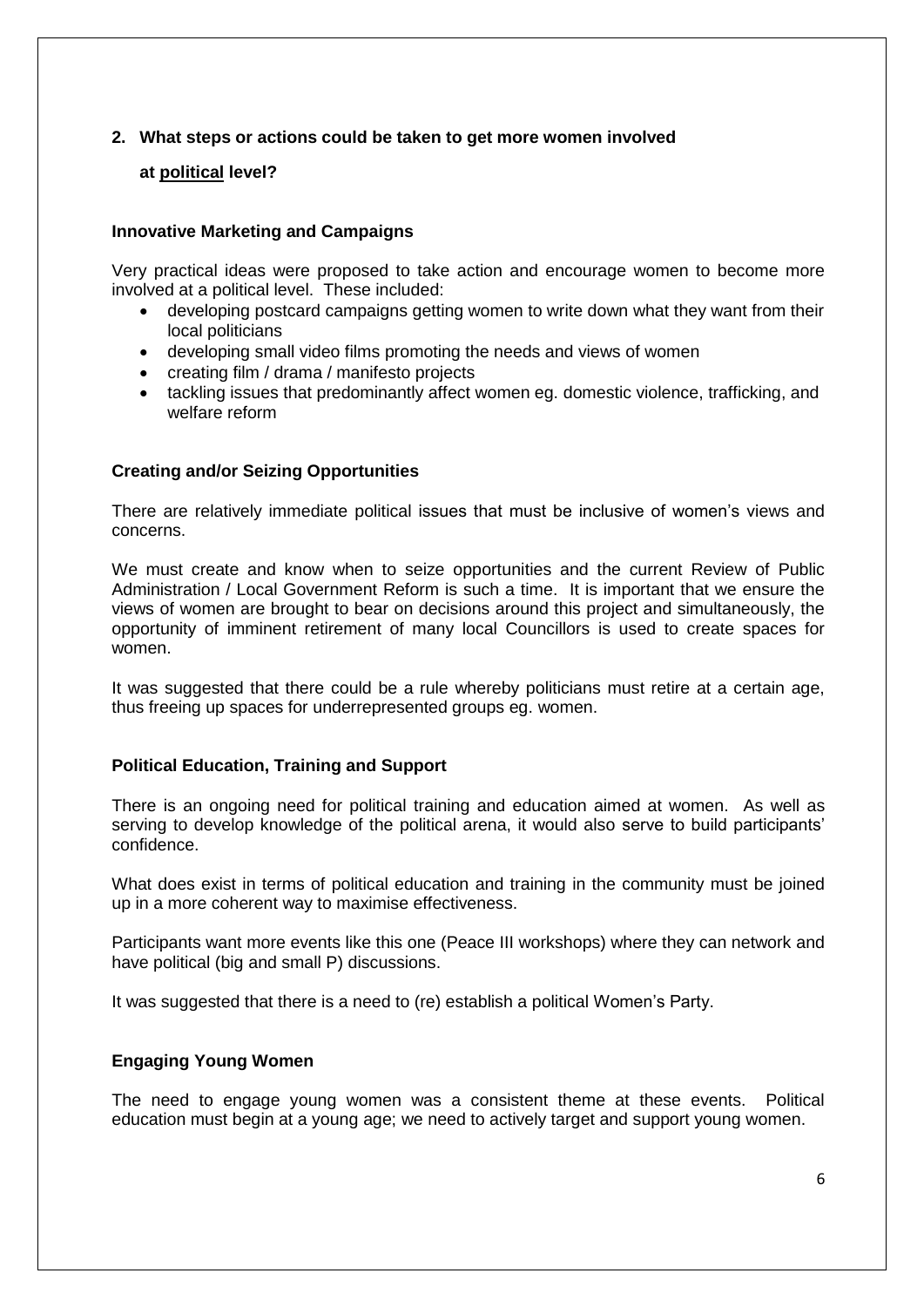We must change the mindset of girls where they think 'politics is not for me'. Gender stereotyping must be challenged at every level. 'Caring' responsibilities must be viewed equally as a male and female duty. Then this crucially important work in our society will become valued.

Positive examples of projects/movements to engage young women were:

- establishing groups like the 'Belfast Feminist Network'
- increasing women's participation and profile in Young Farmer's Clubs
- the Y project developed by the National Women's Council of Ireland.

#### **Implementing Quotas**

The implementation of gender quotas in terms of candidate selection by political parties was proposed as a positive action to ensure more women become involved in political life.

The political gender quota system as recently implemented in the Republic of Ireland (where political parties will lose state funding if they don't put a quota of at least 30% men and 30% women before the electorate) was lauded and held as an excellent example of taking positive action to increase gender balance in political decision-making.

It was felt by some that it was time to demand equality and inclusion rather than promote it.

# **Dealing with the Legacy of the Troubles**

There is a need to deal with the legacy of our past; the conflict and the hurt that has been caused to people that has happened over four decades. Tribal politics, as often played out in Stormont, is unattractive to women and particularly young women. We need to deal with the legacy of the past in order to move forward and normalise politics.

#### **Challenging Culture / Visible Role Models**

Challenging the 'male' culture of politics is also necessary. Too often female politicians are treated shabbily and often derided by male politicians. Behaviour towards members of the Women's Coalition is clear evidence of this. Sexism and misogyny is unacceptable and must be challenged and eliminated from politics.

The media also have a role to play in this. Female politicians must be made more visible in the media. Young women need to see more female politician role models.

How politics is operationalised must also be challenged. The long work hours are anti-family and anti-women. Long hours are cultural rather than necessary as is evidenced by the Scottish political experience.

#### **Sharing 'Women's Work'**

For women to participate equally outside of the domestic sphere, domestic responsibilities must be shared between men and women. Many women are hindered from participating in community and political life because of caring responsibilities and for the most part these responsibilities are not shared equally within households.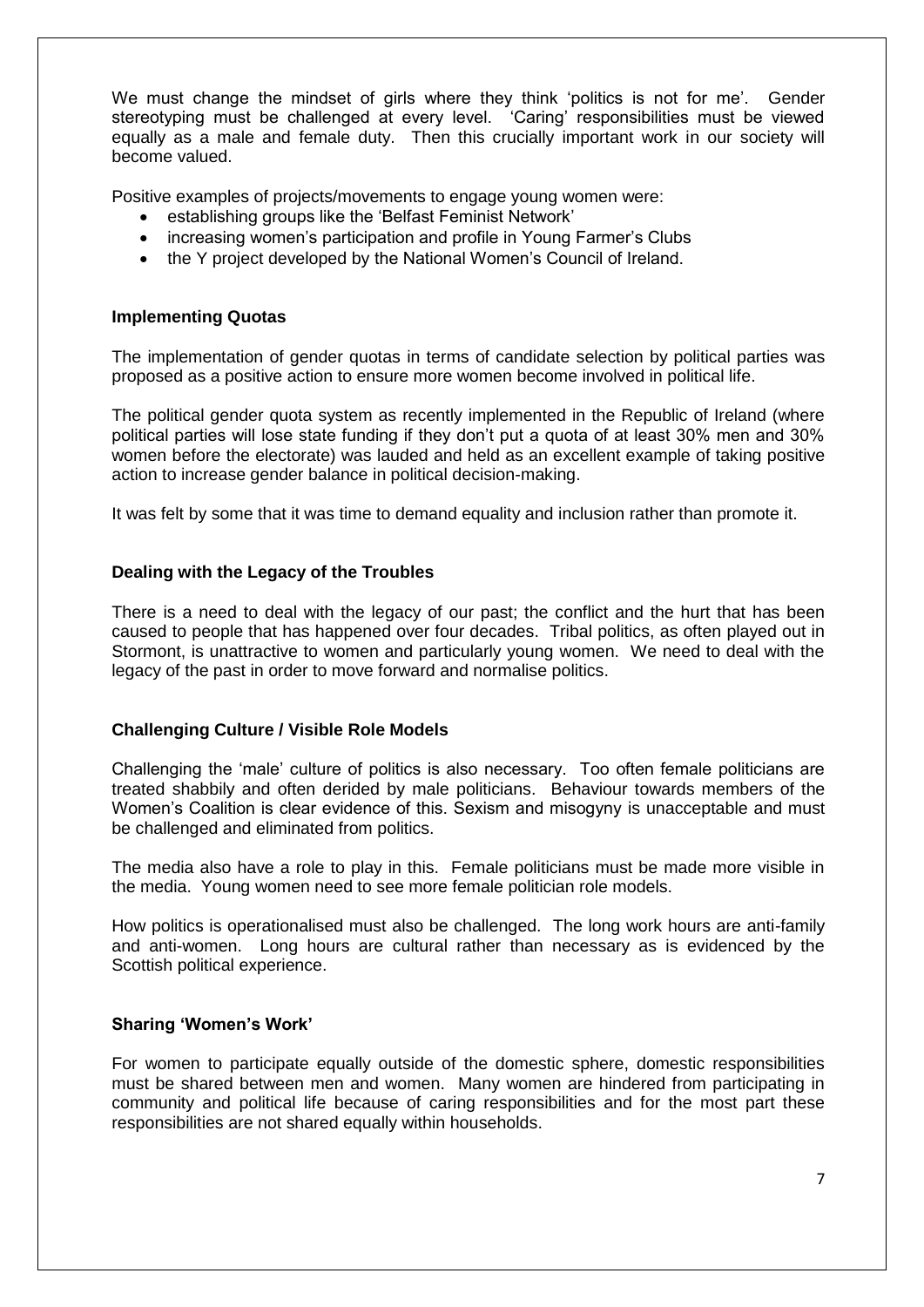Access to affordable and flexible childcare provision would also enable women to become more involved in political life.

We need to change social attitudes towards women and what society views as 'women's work'. The prevalent societal view remains that women should stay at home while men 'go out' to work. We must continually challenge sexist views.

Women themselves must overcome their 'quilt complex' juggling care and paid work.

Women must be encouraged to support other women.

# **Role of Political Parties**

Political parties have a very important and positive role to play in proactively attracting, recruiting and promoting women within their ranks. Outreach to and support for women within political parties is crucial.

Men in political parties (as well as women) need to proactively seek out women, particularly young women and ask them to join the party.